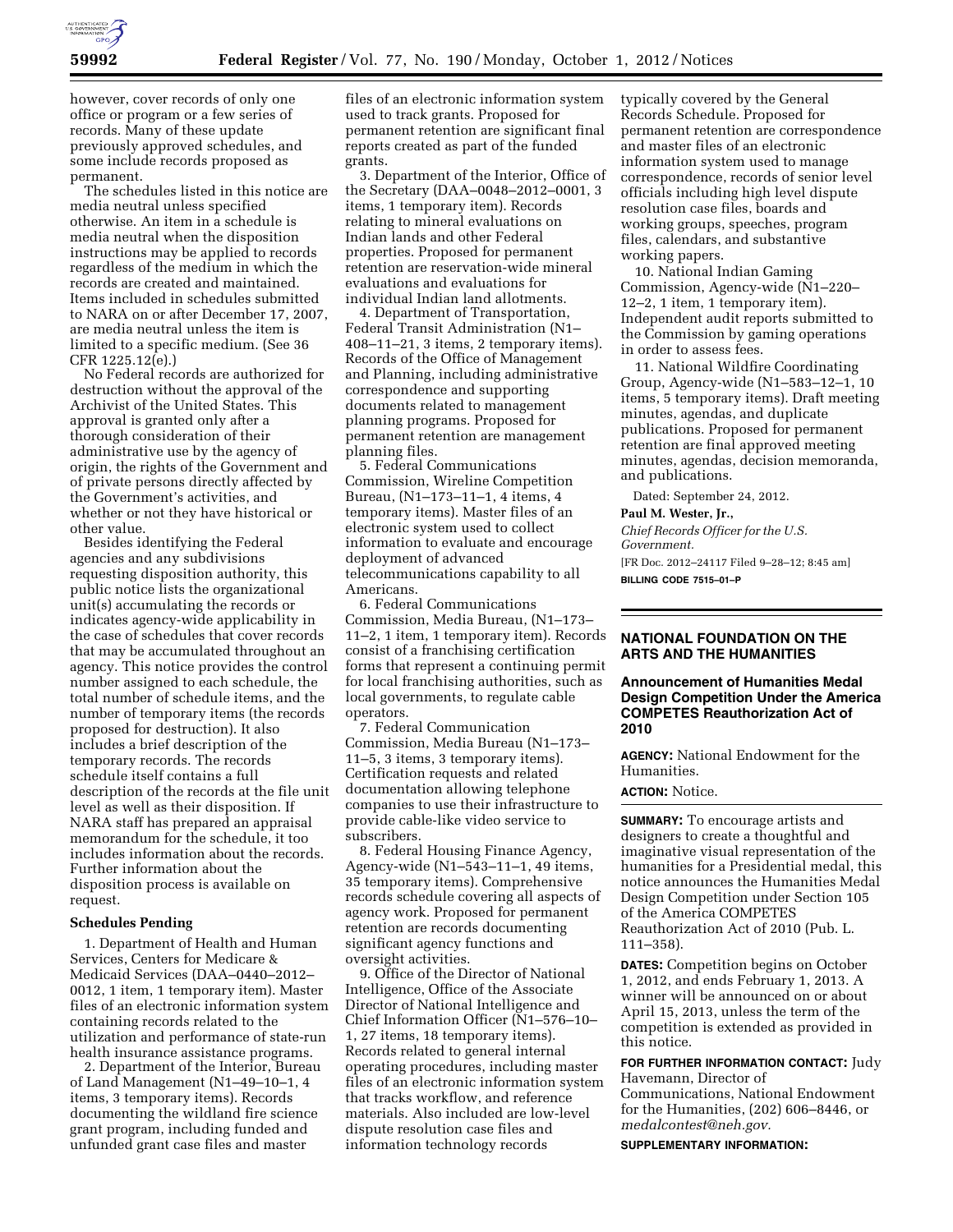#### **Subject of the Competition**

The National Endowment for the Humanities (NEH) is seeking a new design for the National Humanities Medal, which is bestowed annually by the President of the United States in a White House ceremony. NEH is one of the largest funders of humanities programs in the United States. NEH grants typically go to cultural institutions, such as museums, archives, libraries, colleges, universities, public television and radio stations, and to individual scholars. (Visit the NEH Web site, *[www.neh.gov.](http://www.neh.gov)*) The National Humanities Medal, inaugurated in 1997, honors individuals or groups who have made outstanding contributions to the humanities. Past winners have included author Toni Morrison, historian Stephen Ambrose, filmmaker Steven Spielberg, and Nobel laureate Elie Wiesel. It is a distinguished group of thinkers who deserve a glorious medal. A full list of medal recipients is available at *[www.neh.gov/about/awards/national](http://www.neh.gov/about/awards/national-humanities-medals)[humanities-medals.](http://www.neh.gov/about/awards/national-humanities-medals)* The new medal is intended to premiere at the 2013 National Humanities Medal ceremony and will serve the NEH far into the future.

### **Rules for Participating in the Competition**

1. *Eligibility.* To be eligible to win a prize under this competition, you—

(a) Must register to participate in the competition under the Official Rules promulgated by NEH;

(b) Must comply with all the requirements under this notice and the America COMPETES Act of 2010 (Pub. L. 111–358);

(c) Must be a citizen or permanent resident of the United States and 18 years of age or older before the submission period ends;

(d) May not be a Federal employee acting within the scope of your employment; and

(e) May not be an employee of NEH or an immediate family member (spouse, parents or step-parents, siblings and step-siblings, children and stepchildren, and household members).

2. If you are a Federal grantee, you may not use Federal funds to develop applications for this competition unless such use is consistent with the purpose of your grant award.

3. If you are a Federal contractor, you may not use Federal funds from a contract to develop or fund efforts in support applications for this competition.

4. You may use Federal facilities or consult with Federal employees during the competition if the facilities and

employees are made available to all contestants participating in the competition on an equitable basis.

5. NEH will accept submissions from single individuals only and not from entities or groups of individuals. You may, however, submit more than one entry if you have developed more than one unique medal design.

6. *Insurance and Indemnification.*  (a) By participating in this competition, you agree to assume any and all risks and waive claims against the Federal government and its related entities, except in the case of willful misconduct, for any injury, death, damage, or loss of property, revenue, or profits, whether direct, indirect, or consequential, arising from participation in this competition, whether the injury, death, damage, or loss arises through negligence or otherwise. Provided, however, that you are not required to waive claims against NEH arising out of the unauthorized use of or disclosure by NEH of your intellectual property or confidential information.

(b) By participating in this competition, you agree to indemnify the Federal government against third party claims for damages arising from or related to competition activities.

(c) Based on the subject matter of the competition, the type of work that it will possibly require, and an analysis of the likelihood of any claims for death, bodily injury, or property damage, or loss potentially resulting from participation, NEH does not require you to obtain liability insurance or demonstrate financial responsibility in order to participate in this competition.

7. *Intellectual Property Rights.* 

(a) By submitting a design to the competition, you represent and warrant that you are the sole author and owner of the submitted design. Designs must be your original work, and must not violate or infringe the rights of other parties, including but not limited to privacy, publicity, or intellectual property rights, or material that constitutes copyright or license infringement. Your design may not contain any material that is inappropriate, indecent, obscene, hateful, defamatory, or in any way disparaging. Your design cannot have been submitted previously in another promotion or contest of any kind.

(b) You understand and agree that if your entry is selected as the winning design, it may be modified or altered by NEH, in its sole discretion, as deemed appropriate or necessary to execute, produce, or distribute the winning design in its final medal format.

(c) The winning contestant will, in consideration of the prize to be awarded, grant to NEH an irrevocable, royalty-free, exclusive worldwide license to reproduce, distribute, copy, display, create derivative works, and publicly post, link to, and share, the winning design or parts thereof, for the purpose of the competition and for any official NEH purpose.

8. NEH reserves the right, at its sole discretion, to cancel, suspend, and/or modify the competition for any reason, which includes the right to decline to select a winning design if NEH determines that no submission satisfactorily meets the selection criteria.

9. By participating in this competition, you are providing your full and unconditional agreement to abide by the rules set forth in this notice, and by the Humanities Medal Design Competition Official Rules found at *humanitiesmedaldesign.challenge.gov.* 

### **Process for Participants To Register for the Competition**

NEH will accept submissions only through *challenge.gov.* 

1. Create an account on *humanities medaldesign.challenge.gov* or log in with an existing ChallengePost account.

2. On *humanitiesmedaldesign. challenge.gov,* click ''Accept this challenge'' to register your interest in participating. This step ensures that you will receive important competition updates.

3. After you sign up on *humanities medaldesign.challenge.gov* a confirmation email will be sent to the email address you provided. Use the confirmation email to verify your email address. As a registered contestant, you will then be able to enter the competition by submitting an application that conforms to the requirements set forth herein.

4. Create a new visual design for the National Humanities Medal. NEH invites thoughtful and creative solutions for a new National Humanities Medal. Translating the idea of the humanities the study of literature, philosophy, history, and other subjects—into a visual form is a challenging task. (For more about the humanities, visit the NEH Web site, *[www.neh.gov.](http://www.neh.gov)*) The design should reflect the importance of the award and of the humanities in a graceful, insightful, and ultimately beautiful manner.

a) Your design must include the following: The words ''National Humanities Medal'' and a blank area on the back of the medal of at least 3 by 1.5 inches. The name of the medalist will be engraved here.